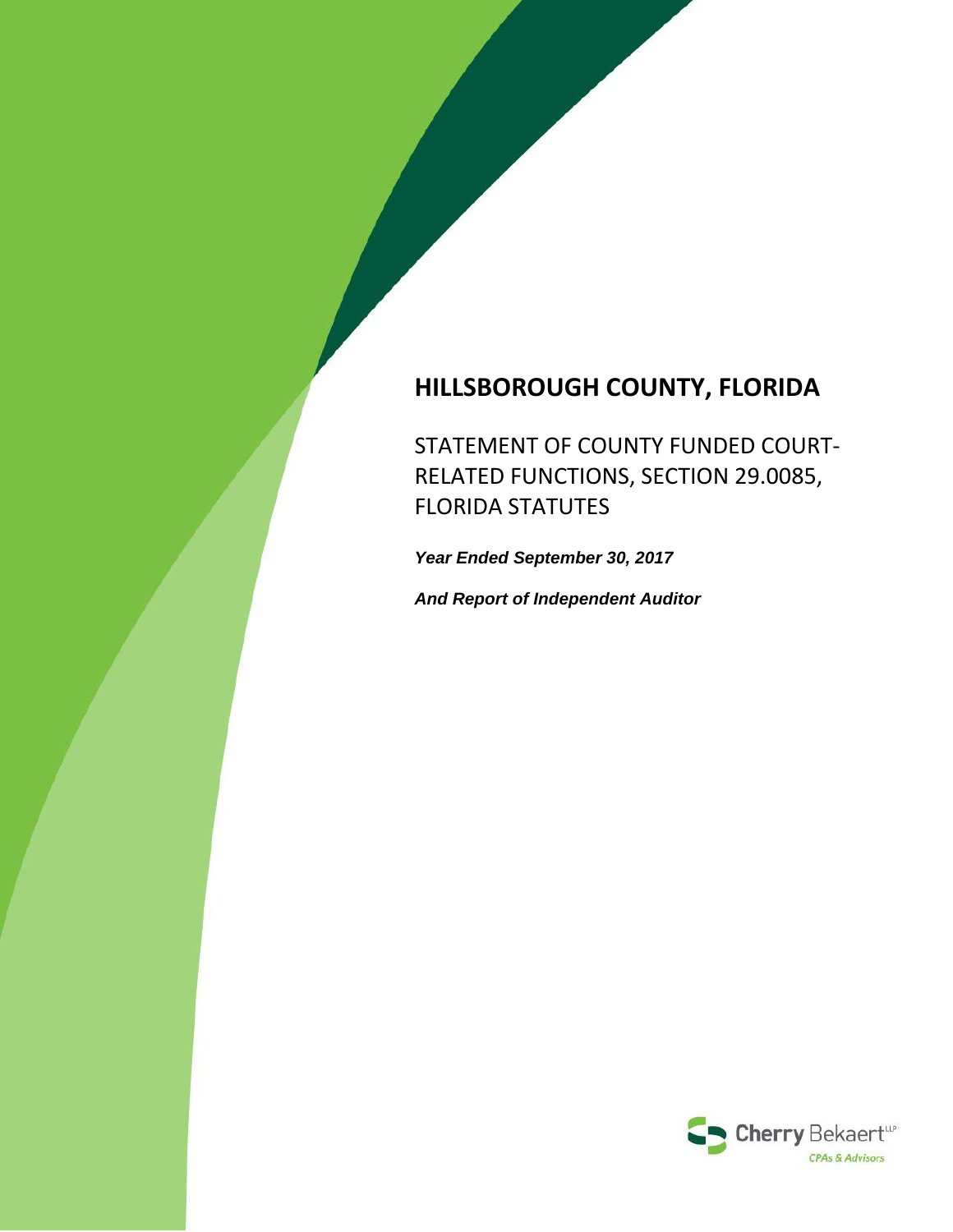|--|--|--|

### **STATEMENT**

Statement of County Funded Court-Related Functions, Section 29.0085, Florida Statutes ........................... 3-4 Notes to the Statement of County Funded Court-Related Functions, Section 29.0085, Florida Statutes ........... 5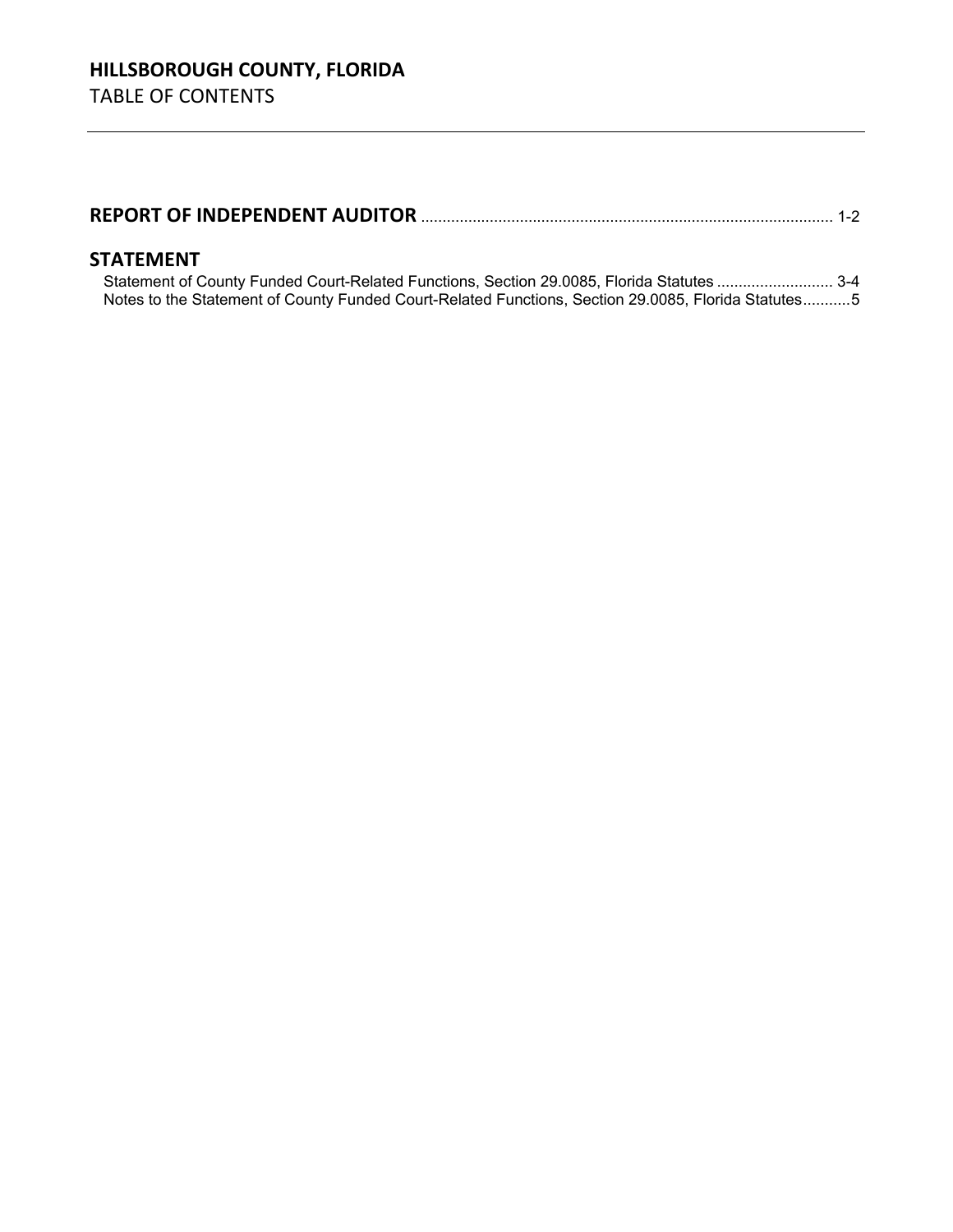

#### **Report of Independent Auditor**

Board of County Commissioners Hillsborough County, Florida

We have audited the accompanying Statement of County Funded Court-Related Functions, Section 29.0085, Florida Statutes (the "Statement") of Hillsborough County, Florida (the "County") for the year ended September 30, 2017, and the related notes.

#### **Management's Responsibility for the Statement**

Management is responsible for the preparation and fair presentation of the Statement in accordance with accounting principles generally accepted in the United States of America; this includes the design, implementation, and maintenance of internal control relevant to the preparation and fair presentation of the Statement that is free from material misstatement, whether due to fraud or error.

#### **Auditor's Responsibility**

Our responsibility is to express an opinion on the Statement based on our audit. We conducted our audit in accordance with auditing standards generally accepted in the United States of America. Those standards require that we plan and perform the audit to obtain reasonable assurance about whether the Statement is free from material misstatement.

An audit involves performing procedures to obtain audit evidence about the amounts and disclosures in the Statement. The procedures selected depend on the auditor's judgment, including the assessment of the risks of material misstatement of the Statement, whether due to fraud or error. In making those risk assessments, the auditor considers internal control relevant to the entity's preparation and fair presentation of the Statement in order to design audit procedures that are appropriate in the circumstances, but not for the purpose of expressing an opinion on the effectiveness of the entity's internal control. Accordingly, we express no such opinion. An audit also includes evaluating the appropriateness of accounting policies used and the reasonableness of significant accounting estimates made by management, as well as evaluating the overall presentation of the Statement.

We believe that the audit evidence we have obtained is sufficient and appropriate to provide a basis for our audit opinion.

#### **Opinion**

In our opinion, the Statement referred to above presents fairly, in all material respects, the revenues and expenditures of county funded court-related functions of the County for the year ended September 30, 2017 pursuant to Sections 29.008 and 29.0085, Florida Statutes, as referred to in Note 1, in accordance with accounting principles generally accepted in the United States of America.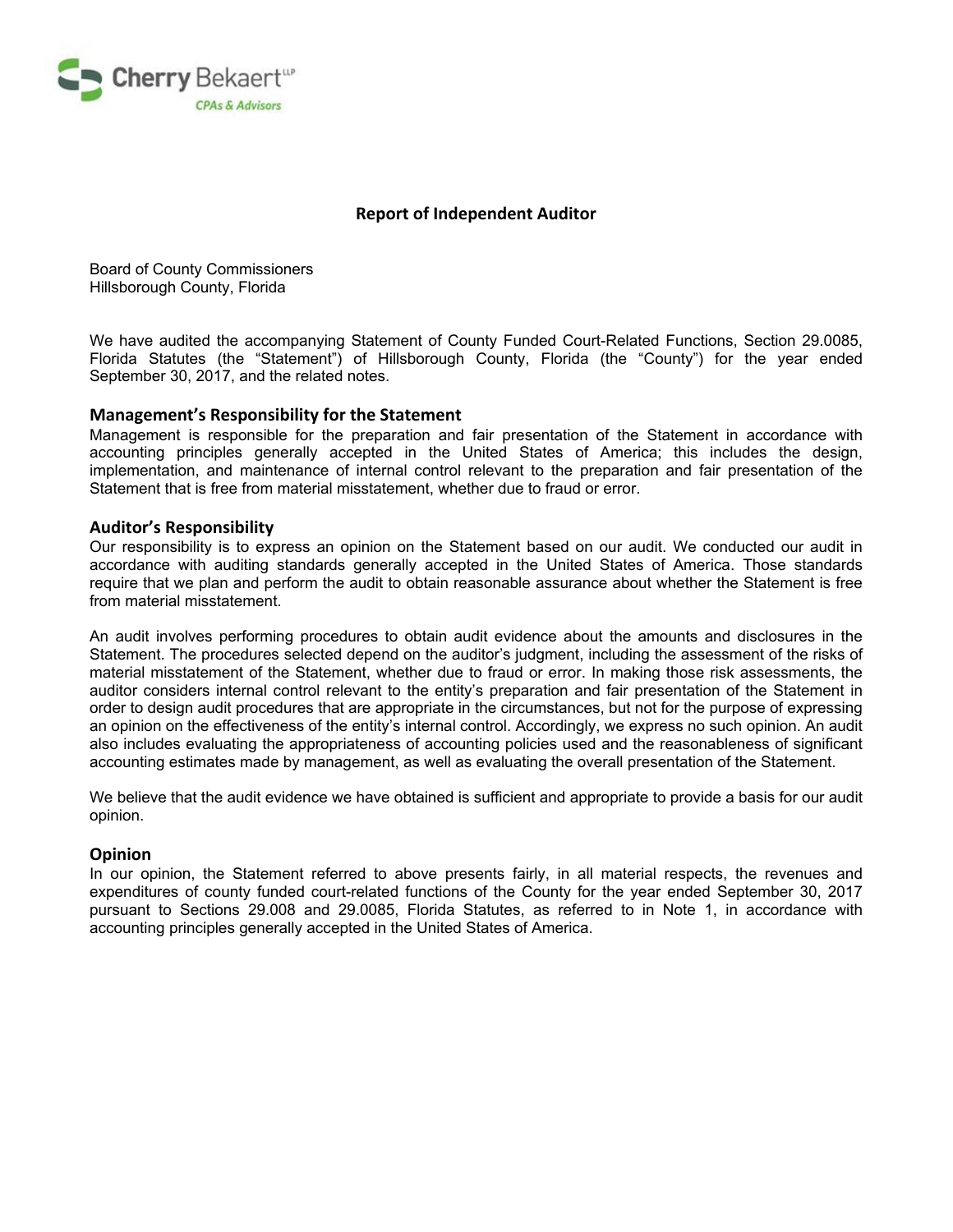#### **Emphasis of Matter**

#### *Basis of Presentation*

We draw attention to Note 1 to the Statement, which describes that the accompanying Statement was prepared for the purpose of complying with Sections 29.008 and 29.0085, Florida Statutes and is not intended to present the results of operations of the County.

#### **Restriction on Use**

This report is intended solely for the information and use of the Florida Chief Financial Officer, the Board of County Commissioners, and management of Hillsborough County, Florida, and applicable state agencies, and is not intended to be and should not be used by anyone other than these specified parties.

Cherry Behant LLP

Tampa, Florida January 22, 2018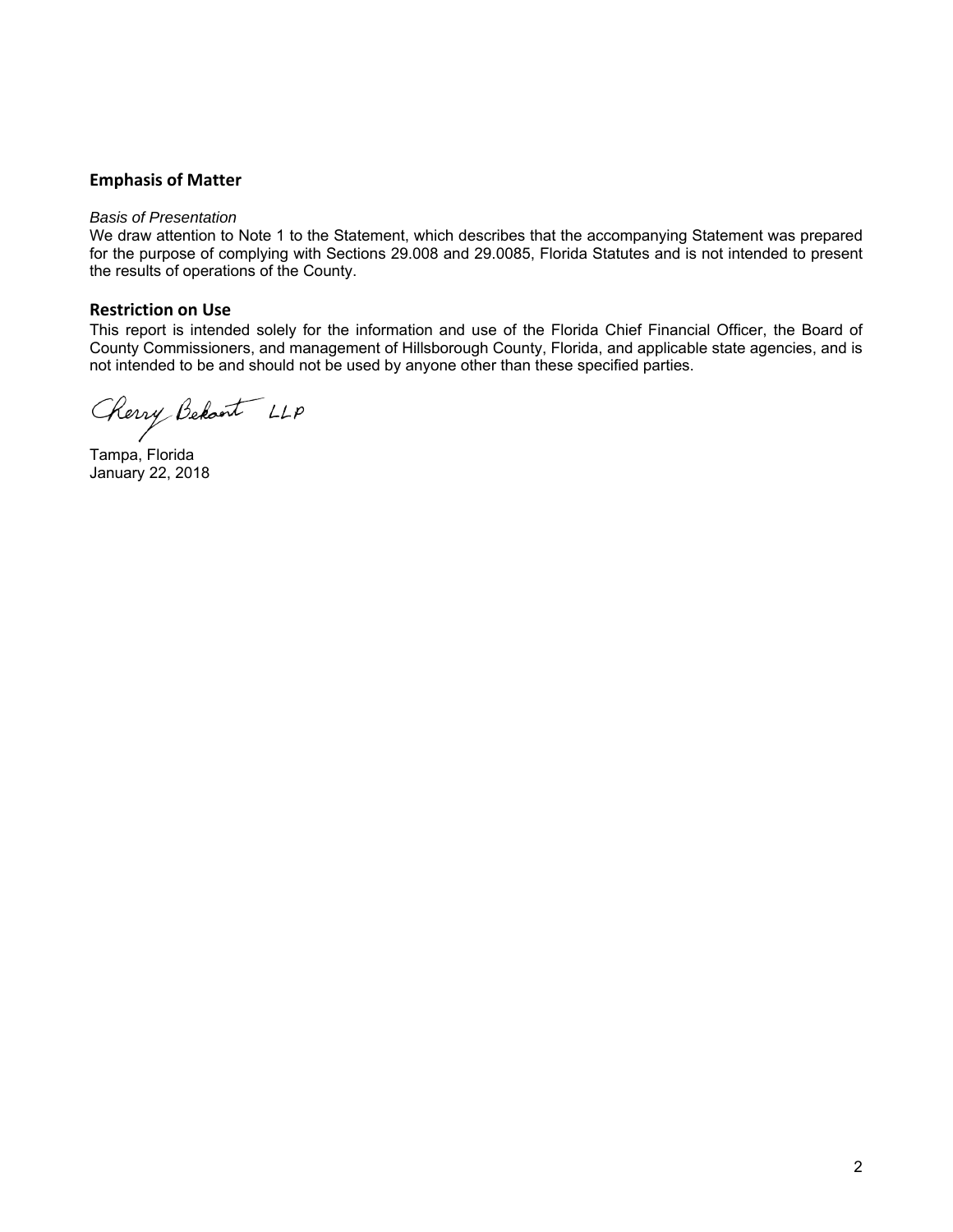## **HILLSBOROUGH COUNTY, FLORIDA**  STATEMENT OF COUNTY FUNDED COURT‐RELATED FUNCTIONS, SECTION 29.0085, FLORIDA STATUTES

### *YEAR ENDED SEPTEMBER 30, 2017*

| <b>Statutory Reference</b>                                                             | s.29.008(1), F.S.               |                                  |                                  |                     |                                    | s.29.008(2), F.S.                     |               |
|----------------------------------------------------------------------------------------|---------------------------------|----------------------------------|----------------------------------|---------------------|------------------------------------|---------------------------------------|---------------|
|                                                                                        |                                 |                                  |                                  |                     |                                    |                                       |               |
|                                                                                        | <b>STATE</b><br><b>ATTORNEY</b> | <b>PUBLIC</b><br><b>DEFENDER</b> | <b>CLERK OF</b><br><b>COURTS</b> | <b>STATE COURTS</b> | <b>GUARDIAN AD</b><br><b>LITEM</b> | <b>LOCAL REQUIRE-</b><br><b>MENTS</b> | <b>TOTAL</b>  |
| <b>Part A - Revenues:</b>                                                              |                                 |                                  |                                  |                     |                                    |                                       |               |
| <b>Local Requirement Collections</b>                                                   |                                 |                                  |                                  |                     |                                    |                                       |               |
| s.939.185, F.S. / \$65.00 Local Ordinance                                              |                                 |                                  |                                  |                     |                                    | $1,068,597.35$ \$<br>s.               | 1,068,597.35  |
| s.318.18(13)(a), F.S. / Up to \$30.00 Surcharge for Court Facilities                   |                                 |                                  |                                  |                     |                                    | 2,331,107.63                          | 2,331,107.63  |
| s.938.19(2), F.S. / \$3.00 Additional Court Cost for Teen Court                        |                                 |                                  |                                  |                     |                                    |                                       |               |
| s.28.24(12)(e) 1., F.S. / \$2.00 Additional Court Cost for Court IT Equipment          |                                 |                                  |                                  |                     |                                    | 2,242,186.00                          | 2,242,186.00  |
| Federal, State, Local, & Private Grant Revenue Restricted to Local Requirement Funding |                                 |                                  |                                  |                     |                                    |                                       |               |
| Various Service Charge Revenue to Fund Local Requirements                              |                                 |                                  |                                  |                     |                                    |                                       |               |
| Other Revenues Dedicated to Fund Local Requirements (Description):                     |                                 |                                  |                                  |                     |                                    |                                       |               |
| <b>Local Requirement Revenue Total</b>                                                 |                                 |                                  |                                  |                     |                                    | $5,641,890.98$ \$<br>-9               | 5,641,890.98  |
| <b>Part B - Non-Recurring Fixed Capital Outlay Expenditures:</b>                       |                                 |                                  |                                  |                     |                                    |                                       |               |
| <b>Facility Construction</b>                                                           |                                 | s.<br>$16,986.14$ \$             |                                  | 7,884,702.47<br>Ŝ.  | 97.56                              |                                       | 7,901,786.17  |
| <b>Communications Infrastructure</b>                                                   |                                 |                                  |                                  |                     |                                    |                                       |               |
| Other (facilities furnishing):                                                         |                                 |                                  |                                  |                     |                                    |                                       |               |
| <b>Fixed Capital Outlay Cost Total</b>                                                 |                                 | 16,986.14                        |                                  | 7,884,702.47        | 97.56                              |                                       | 7,901,786.17  |
| <b>Part C - Operating Expenditures</b>                                                 |                                 |                                  |                                  |                     |                                    |                                       |               |
| <b>Facility Cost</b>                                                                   |                                 |                                  |                                  |                     |                                    |                                       |               |
| Lease / Rent Expense                                                                   |                                 |                                  |                                  |                     |                                    |                                       |               |
| <b>Maintenance</b>                                                                     | 26,470.81                       | 55,069.59                        | 151,448.00                       | 693,261.00          |                                    |                                       | 926,249.40    |
| <b>Utilities</b>                                                                       |                                 |                                  | 7.00                             | 1,128,235.27        |                                    |                                       | 1,128,242.27  |
| Security                                                                               |                                 |                                  | 2,348.00                         | 16,085,368.00       |                                    |                                       | 16,087,716.00 |
| Other (courthouse facilities):                                                         |                                 |                                  |                                  | 914,924.59          |                                    |                                       | 914,924.59    |
| <b>Facility Costs Total</b>                                                            | 26,470.81                       | 55,069.59                        | 153,803.00                       | 18,821,788.86       |                                    |                                       | 19,057,132.26 |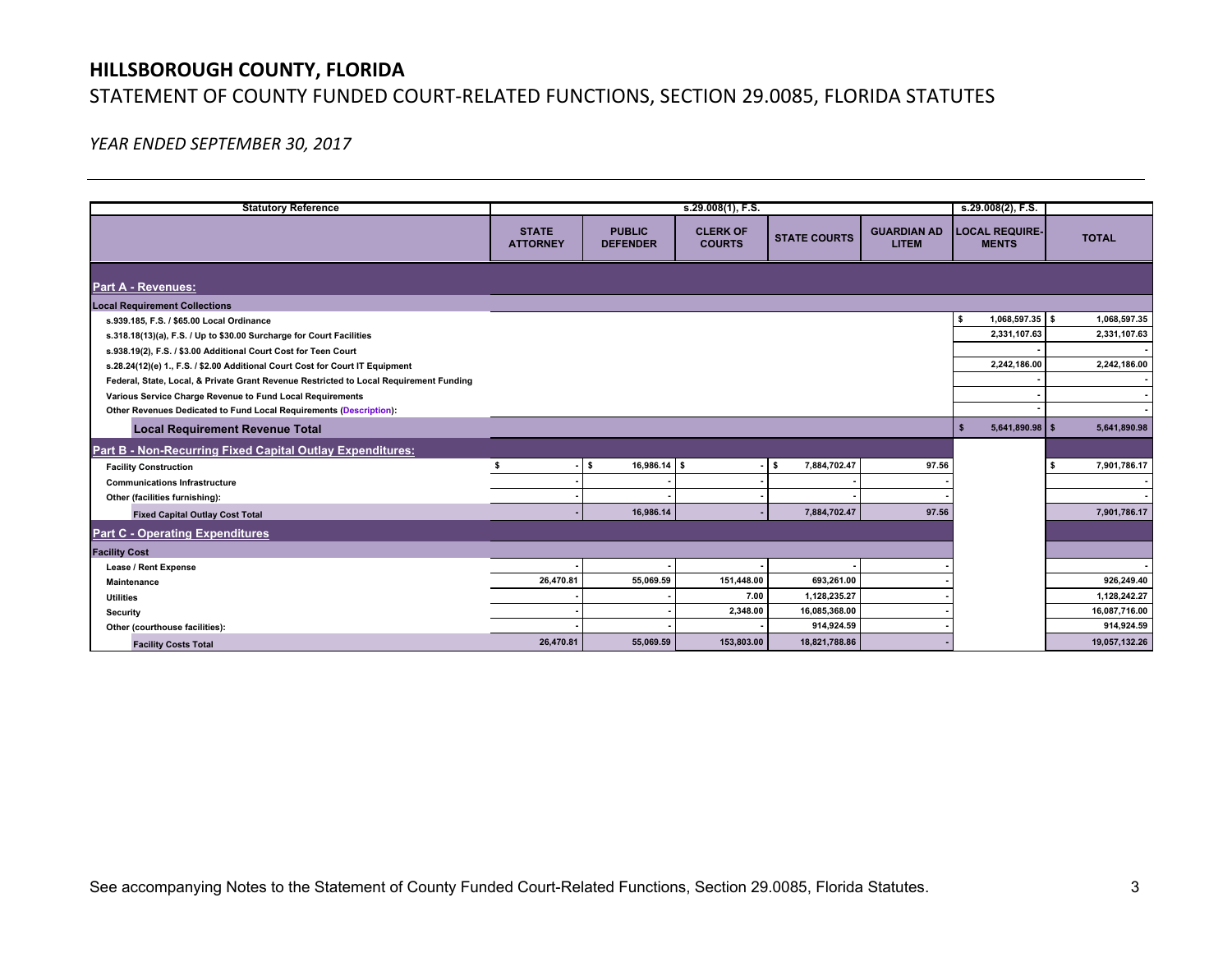### **HILLSBOROUGH COUNTY, FLORIDA**

## STATEMENT OF COUNTY FUNDED COURT‐RELATED FUNCTIONS, SECTION 29.0085, FLORIDA STATUTES (CONTINUED)

*YEAR ENDED SEPTEMBER 30, 2017* 

| <b>Statutory Reference</b>                                                                                  |                                 |                                  | s.29.008(1), F.S.                |                     |                                    | $s.29.008(2)$ , F.S.                  |                  |
|-------------------------------------------------------------------------------------------------------------|---------------------------------|----------------------------------|----------------------------------|---------------------|------------------------------------|---------------------------------------|------------------|
|                                                                                                             | <b>STATE</b><br><b>ATTORNEY</b> | <b>PUBLIC</b><br><b>DEFENDER</b> | <b>CLERK OF</b><br><b>COURTS</b> | <b>STATE COURTS</b> | <b>GUARDIAN AD</b><br><b>LITEM</b> | <b>LOCAL REQUIRE-</b><br><b>MENTS</b> | <b>TOTAL</b>     |
| <b>Communications Systems and Services</b>                                                                  |                                 |                                  |                                  |                     |                                    |                                       |                  |
| <b>Telephone Expense</b>                                                                                    | 320,519.32                      | 147,153.56                       | 22,485.00                        | 237,216.18          | 40,383.83                          |                                       | 767.757.89       |
| <b>Computer Equipment / Networks</b>                                                                        | 610.626.55                      | 850,913.44                       | 601,250.00                       | 5.340.137.54        |                                    |                                       | 7.402.927.53     |
| Courier / Subpoena Services                                                                                 |                                 |                                  |                                  |                     |                                    |                                       |                  |
| <b>Auxiliary Aids</b>                                                                                       |                                 |                                  |                                  |                     |                                    |                                       |                  |
| Other Communications Systems and Services                                                                   |                                 |                                  |                                  |                     |                                    |                                       |                  |
| <b>Communications Systems and Services Total</b>                                                            | 931.145.87                      | 998,067.00                       | 623,735.00                       | 5,577,353.72        | 40,383.83                          |                                       | 8,170,685.42     |
| <b>Existing Radio Systems</b>                                                                               |                                 |                                  |                                  |                     |                                    |                                       |                  |
| <b>Existing Multi-Agency Criminal Justice Information Systems</b>                                           |                                 |                                  | 5,510,567.00                     |                     |                                    |                                       | 5,510,567.00     |
| <b>Existing Systems Total</b>                                                                               |                                 |                                  | 5,510,567.00                     |                     |                                    |                                       | 5,510,567.00     |
| <b>Operating Expenditures Total</b>                                                                         | 957.616.68                      | 1.053.136.59                     | 6.288.105.00                     | 24.399.142.58       | 40.383.83                          |                                       | 32,738,384.68    |
| <b>Part D - Local Requirements:</b>                                                                         |                                 |                                  |                                  |                     |                                    |                                       |                  |
| <b>Drug Court</b>                                                                                           |                                 |                                  |                                  | 839.487.76          |                                    |                                       | 839,487.76       |
| Teen Court (juvenile diversion and juvenile assessment center)                                              |                                 |                                  |                                  | 1,715,615.86        |                                    |                                       | 1,715,615.86     |
| <b>Legal Library</b>                                                                                        |                                 |                                  |                                  |                     |                                    | 356,791.70                            | 356.791.70       |
| <b>Legal Aid</b>                                                                                            |                                 |                                  |                                  |                     |                                    | 1,100,000.00                          | 1,100,000.00     |
| <b>Alternative Sanctions Coordinators</b>                                                                   |                                 |                                  |                                  |                     |                                    |                                       |                  |
| Other (mediation and alternative dispute resolution, community service programs):                           |                                 |                                  |                                  | 210,372.23          |                                    |                                       | 210,372.23       |
| Other (domestic violence, elder justice center and children's justice center):                              |                                 |                                  |                                  | 597,464.04          |                                    |                                       | 597,464.04       |
| <b>Local Requirement Total Cost</b>                                                                         |                                 |                                  |                                  | 3,362,939.89        |                                    | 1,456,791.70                          | 4,819,731.59     |
| Part E - Other Operating Court Related Expenditures: (Do Not Include "Local Requirement" Expenditures Here) |                                 |                                  |                                  |                     |                                    |                                       |                  |
| Personnel, Salaries, and Retirement                                                                         | 1,682,913.65                    |                                  |                                  | 1,036,621.98        | 190,481.72                         |                                       | 2,910,017.35     |
| <b>Non-Health Insurance</b>                                                                                 | 19,928.34                       |                                  |                                  | 12,523.29           | 1,770.39                           |                                       | 34,222.02        |
| <b>Professional &amp; Contractual Services</b>                                                              | 70.00                           |                                  |                                  | 47,671.00           | 5,000.00                           |                                       | 52,741.00        |
| <b>Operating Expenditures and Supplies</b>                                                                  | 39,638.10                       |                                  | 139,072.34                       | 37,096.85           | 49,898.60                          |                                       | 265,705.89       |
| Miscellaneous (health benefits):                                                                            | 256,365.75                      |                                  |                                  | 158,364.05          | 20,148.95                          |                                       | 434,878.75       |
| <b>Other Operating Expenses Total</b>                                                                       | 1,998,915.84                    |                                  | 139,072.34                       | 1,292,277.17        | 267,299.66                         |                                       | 3,697,565.01     |
|                                                                                                             |                                 |                                  |                                  |                     |                                    |                                       |                  |
| <b>GRAND EXPENDITURE TOTAL (PARTS B - E) \$</b>                                                             | 2,956,532.52                    | $1,070,122.73$ \$<br>- 19        | $6,427,177.34$ \$                | 36,939,062.11       | $307,781.05$ \$                    | 1,456,791.70 \$                       | 49, 157, 467. 45 |

NOTE: Include any county expenditure of funds for the Regional Conflict Courts in the Public Defender column of this report.

This is to certify to the best of my knowledge and belief, this report accurately states total expenditures as set forth in Sections 29.008 and 29.0085, Florida Statutes. See notes on the following page.

**Name and Title:** /s/ Ajay B. Gajjar, Finance Director

**Date:** January 22, 2018